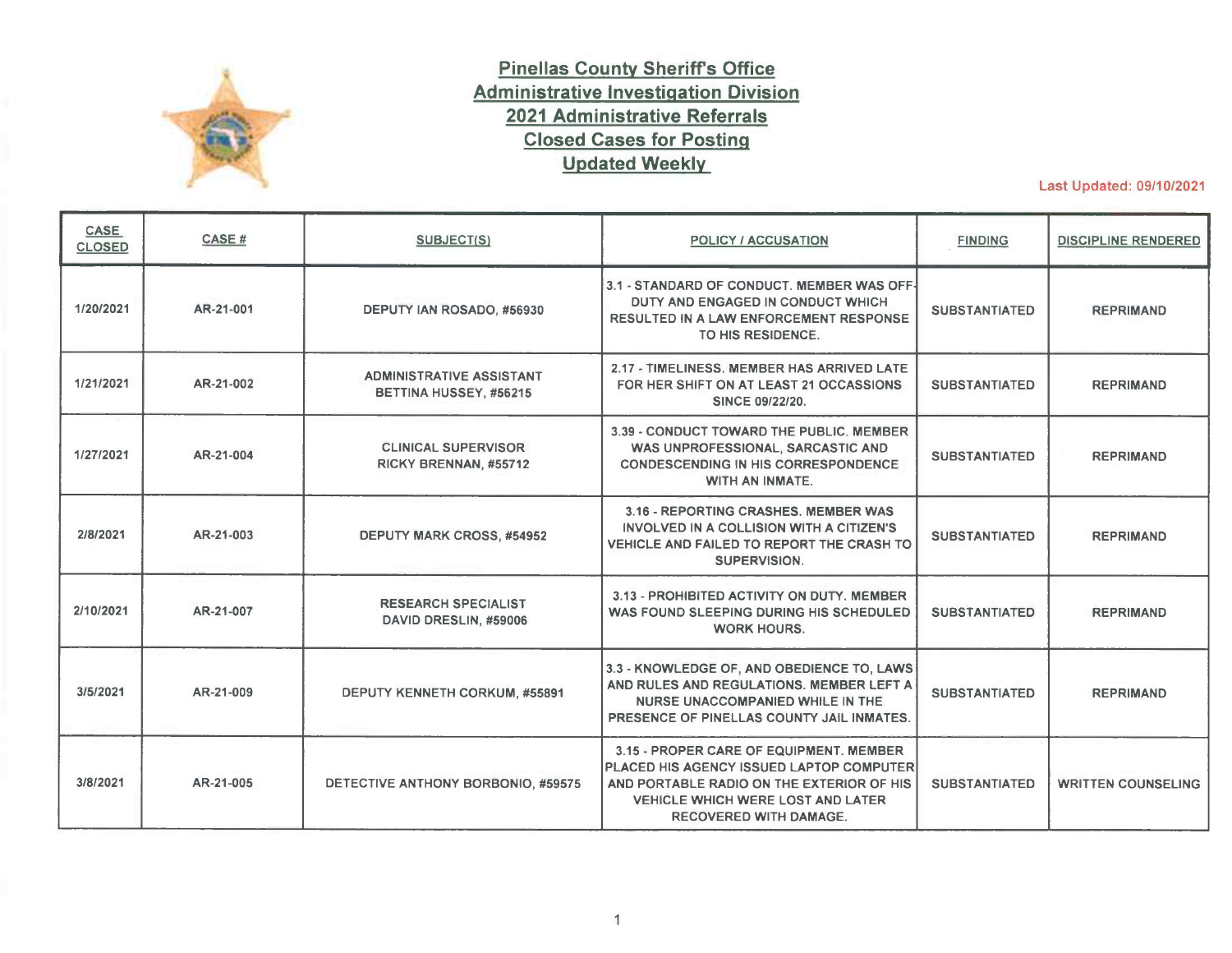| CASE<br><b>CLOSED</b> | CASE#     | <b>SUBJECT(S)</b>                                                     | POLICY / ACCUSATION                                                                                                                                                                                   | <b>FINDING</b>       | <b>DISCIPLINE RENDERED</b> |
|-----------------------|-----------|-----------------------------------------------------------------------|-------------------------------------------------------------------------------------------------------------------------------------------------------------------------------------------------------|----------------------|----------------------------|
| 3/9/2021              | AR-21-006 | DEPUTY CHRISTOPHER VOYER, #59057                                      | 3.4(D) - PERFORMANCE OF DUTY. WHILE<br>INSTRUCTING THE MEMBER FAILED TO VERIFY A<br><b>TRAINING ANTENDEE WAS PROVIDED CORRECT</b><br>AMMUNITION. USE RESULTED IN DAMAGE TO<br><b>AGENCY PROPERTY.</b> | <b>SUBSTANTIATED</b> | <b>REPRIMAND</b>           |
| 3/9/2021              | AR-21-008 | <b>CHILD PROTECTION INVESTIGATOR</b><br>NICOLE STANLEY, #60105        | 3.4(D) - PERFORMANCE OF DUTY. MEMBER<br>FAILED TO COMPLETE CASE RELATED<br>DOCUMENTATION WITHIN TIMEFRAMES<br><b>ESTABLISHED BY POLICY.</b>                                                           | <b>SUBSTANTIATED</b> | <b>REPRIMAND</b>           |
| 3/12/2021             | AR-21-010 | FAMILY SUPPORT SERVICES WORKER DEANNAI<br><b>HOBSON, #60178</b>       | 3.3 - KNOWLEDGE OF, AND OBEDIENCE TO, LAWS<br>AND RULES AND REGULATIONS. MEMBER<br><b>CONDUCTED AN UNAUTHORIZED COMPUTER</b><br>INQUIRY.                                                              | <b>SUBSTANTIATED</b> | <b>WRITTEN COUNSELING</b>  |
| 3/15/2021             | AR-21-016 | <b>CORPORAL GILBERTO PEREZ, #57156</b>                                | 3.3 - KNOWLEDGE OF, AND OBEDIENCE TO, LAWS<br>AND RULES AND REGULATIONS. MEMBER<br>ACCIDENTALLY DISCHARGED HIS ELECTRONIC<br><b>CONTROL WEAPON.</b>                                                   | <b>SUBSTANTIATED</b> | <b>WRITTEN COUNSELING</b>  |
| 3/22/2021             | AR-21-015 | DEPUTY JOSEPH ROBINSON, #58520                                        | 2.17 - TIMELINESS. MEMBER HAS ARRIVED LATE<br>FOR HIS SHIFT ON SIX OCCASIONS SINCE 10/15/20                                                                                                           | <b>SUBSTANTIATED</b> | <b>REPRIMAND</b>           |
| 3/25/2021             | AR-21-014 | DEPUTY JAMES WILHELM, #56466                                          | 3.3 - KNOWLEDGE OF, AND OBEDIENCE TO, LAWS<br>AND RULES AND REGULATIONS. MEMBER<br>ACCIDENTALLY DISCHARGED HIS ELECTRONIC<br><b>CONTROL WEAPON.</b>                                                   | <b>SUBSTANTIATED</b> | <b>WRITTEN COUNSELING</b>  |
| 3/26/2021             | AR-21-013 | <b>LICENSED PRACTICAL NURSE</b><br><b>JANIS MCKIEL, #59672</b>        | 3.4(D) - PERFORMANCE OF DUTY. MEMBER<br>FAILED TO RESPOND TO AN INMATE MEDICAL<br><b>COMPLAINT REPORTED BY A DETENTION</b><br>DEPUTY.                                                                 | <b>SUBSTANTIATED</b> | <b>REPRIMAND</b>           |
| 3/29/2021             | AR-21-017 | <b>CORPORAL SHAWN BRINSON, #58505</b><br>DEPUTY EUGENE SNITKO, #58643 | 3.31(D) - FAILING TO SUBMIT PROPERLY WRITTEN<br>REPORTS. MEMBERS FAILED TO DOCUMENT<br>THEIR INVOLVEMENT IN AN INCIDENT WITH AN<br><b>INMATE.</b>                                                     | <b>SUBSTANTIATED</b> | <b>REPRIMAND</b>           |
| 3/31/2021             | AR-21-018 | DETECTIVE DENNIS CURTIN, #58373                                       | 3.15 - PROPER CARE OF EQUIPMENT. MEMBER<br><b>LOST HIS AGENCY ISSUED ELECTRONIC</b><br><b>CONTROL WEAPON.</b>                                                                                         | <b>SUBSTANTIATED</b> | <b>WRITTEN COUNSELING</b>  |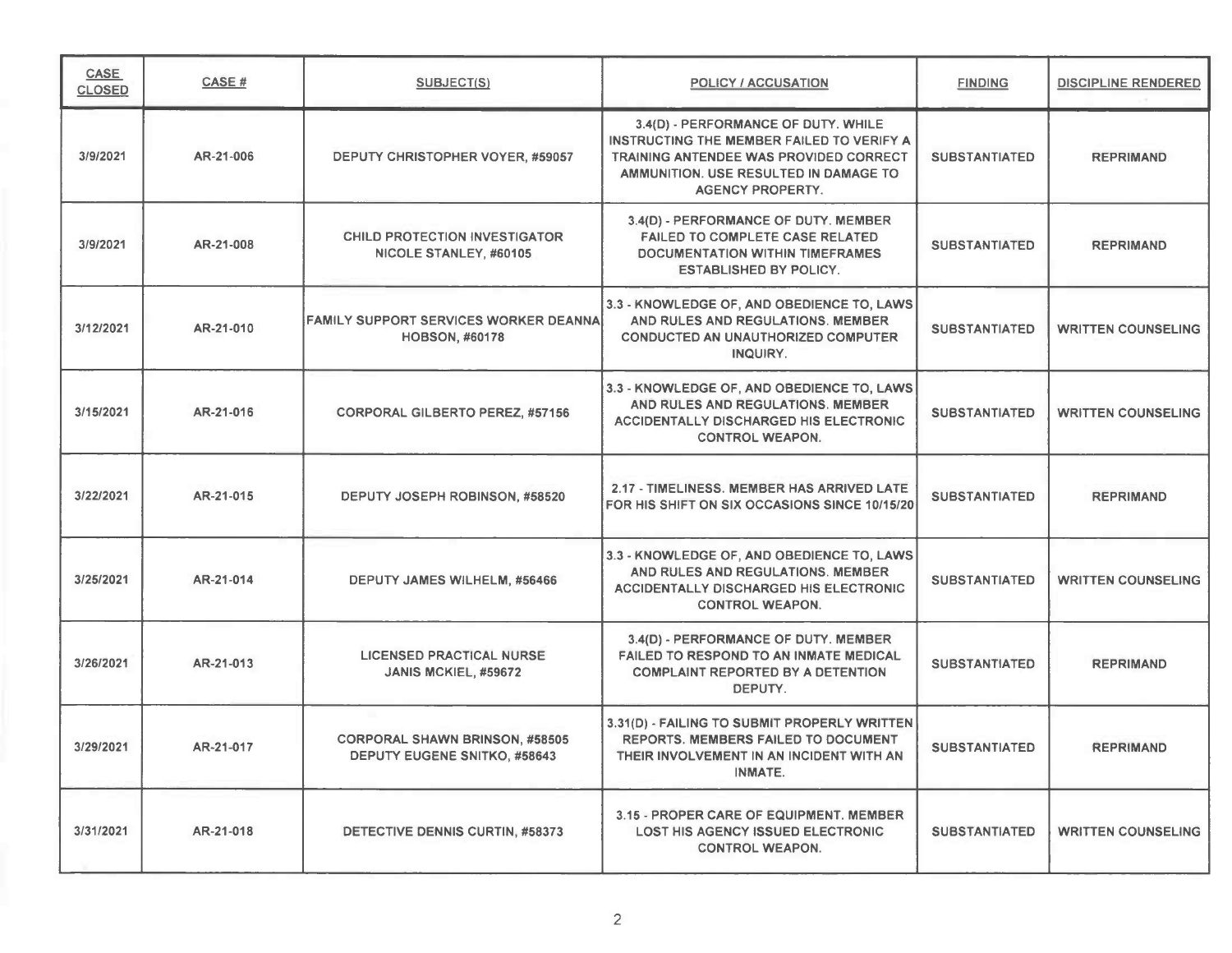| <b>CASE</b><br><b>CLOSED</b> | CASE#     | <b>SUBJECT(S)</b>                                                            | POLICY / ACCUSATION                                                                                                                                                                        | <b>FINDING</b>       | <b>DISCIPLINE RENDERED</b> |
|------------------------------|-----------|------------------------------------------------------------------------------|--------------------------------------------------------------------------------------------------------------------------------------------------------------------------------------------|----------------------|----------------------------|
| 4/1/2021                     | AR-21-012 | <b>LICENSED PRACTICAL NURSE</b><br>REGINALD JOSEPH, #58131                   | 3.4(D) - PERFORMANCE OF DUTY. MEMBER<br><b>FAILED TO FOLLOW ESTABLISHED PROCEDURES</b><br>WHILE ADDRESSING A PATIENT'S MEDICAL<br><b>COMPLAINT.</b>                                        | <b>SUBSTANTIATED</b> | <b>WRITTEN COUNSELING</b>  |
| 4/29/2021                    | AR-21-023 | <b>CORPORAL THOMAS CASSIDY, #58636</b><br><b>DEPUTY HUNTER STOUT, #60156</b> | 3.4(D) - PERFORMANCE OF DUTY. MEMBERS DID<br>NOT AUTHOR A WRITTEN REPORT OR NOTIFY<br>CHAIN OF COMMAND OF INMATE FIGHT.                                                                    | <b>SUBSTANTIATED</b> | <b>REPRIMAND</b>           |
| 5/3/2021                     | AR-21-019 | <b>LICENSED PRACTICAL NURSE</b><br>ALANNA SPINACI, #60378                    | 3.39 - CONDUCT TOWARD THE PUBLIC. MEMBER<br>ENGAGED IN A VERBAL ARGUMENT WITH AN<br>INMATE AND CALLED THE INMATE A PROFANE<br>NAME.                                                        | <b>SUBSTANTIATED</b> | <b>WRITTEN COUNSELING</b>  |
| 5/3/2021                     | AR-21-022 | DEPUTY HERBERT PORRATA, #60304                                               | 3.3 - KNOWLEDGE OF, AND OBEDIENCE TO, LAWS<br>AND RULES AND REGULATIONS. MEMBER<br><b>ACCIDENTALLY DISCHARGED HIS ELECTRONIC</b><br><b>CONTROL WEAPON.</b>                                 | <b>SUBSTANTIATED</b> | <b>WRITTEN COUNSELING</b>  |
| 5/13/2021                    | AR-21-011 | <b>LICENSED PRACTICAL NURSE</b><br>JANE DESANTO, #56255                      | 3.4(D) - PERFORMANCE OF DUTY. MEMBER<br>ALLOWED AN INMATE COMPLAINANING OF A<br><b>MEDICAL CONCERN TO REMAIN IN THEIR</b><br><b>CURRENT HOUSING.</b>                                       | <b>SUBSTANTIATED</b> | <b>WRITTEN COUNSELING</b>  |
| 5/14/2021                    | AR-21-020 | <b>SERGEANT JAMES ARNTZ, #55450</b>                                          | 3.31(F) - FAILURE TO PROPERLY SUPERVISE.<br>MEMBER FAILED TO PROPERLY SUPERVISE A<br>SUBORDINATE MEMBER WHO ENGAGED IN THE<br>PURSUIT OF A VEHICLE.                                        | <b>SUBSTANTIATED</b> | <b>REPRIMAND</b>           |
| 5/17/2021                    | AR-21-025 | <b>DEPUTY CARLOS PURCHADES, #60154</b>                                       | 3.15 - PROPER CARE OF EQUIPMENT. MEMBER<br>FAILED TO SECURE HIS PERSONALLY OWNED<br><b>VEHICLE, RESULTING IN THE THEFT OF HIS</b><br><b>AGENCY CREDENTIALS.</b>                            | <b>SUBSTANTIATED</b> | <b>WRITTEN COUNSELING</b>  |
| 5/25/2021                    | AR-21-021 | <b>DEPUTY JONATHAN MCMANIS, #56128</b>                                       | 3.1 - STANDARD OF CONDUCT. MEMBER MADE<br><b>INAPPROPRIATE COMMENTS WHILE ATTENDING</b><br><b>TRAINING.</b>                                                                                | <b>SUBSTANTIATED</b> | <b>REPRIMAND</b>           |
| 6/1/2021                     | AR-21-028 | <b>SERGEANT JAMES BRUECHNER, #54400</b>                                      | 3.31(F) - FAILURE TO PROPERLY SUPERVISE.<br>MEMBER FAILED TO PROPERLY SUPERVISE A<br>SUBORDINATE MEMBER, WHICH RESULTED IN A<br><b>CRIMINAL INVESTIGATION BEING HANDLED</b><br>IMPROPERLY. | <b>SUBSTANTIATED</b> | <b>REPRIMAND</b>           |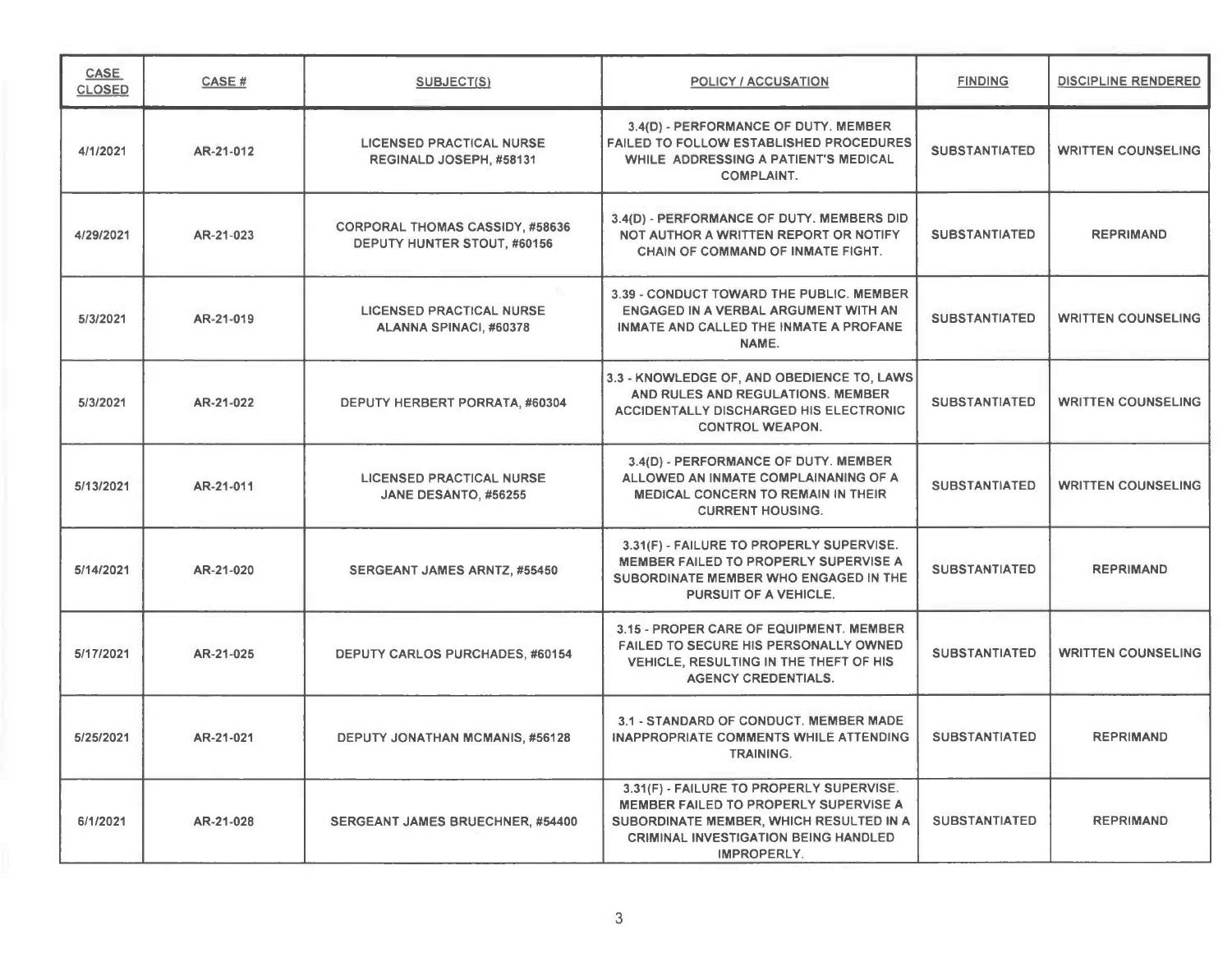| CASE<br><b>CLOSED</b> | CASE#     | <b>SUBJECT(S)</b>                                                    | POLICY / ACCUSATION                                                                                                                                                  | <b>FINDING</b>       | <b>DISCIPLINE RENDERED</b> |
|-----------------------|-----------|----------------------------------------------------------------------|----------------------------------------------------------------------------------------------------------------------------------------------------------------------|----------------------|----------------------------|
| 6/2/2021              | AR-21-029 | JUVENILE ELECTRONIC MONITORING<br>SPECIALIST PAUL HICKS, #56223      | 3.4(D) - PERFORMANCE OF DUTY. MEMBER WAS<br>SARCASTIC AND DEFIANT TOWARD AN<br>ASSISTANT STATE ATTORNEY DURING TRIAL<br>PREPARATIONS.                                | <b>SUBSTANTIATED</b> | <b>WRITTEN COUNSELING</b>  |
| 6/2/2021              | AR-21-030 | <b>CORPORAL KEVIN FEY, #58326</b>                                    | 3.3 - KNOWLEDGE OF, AND OBEDIENCE TO, LAWS<br>AND RULES AND REGULATIONS. MEMBER<br><b>ACCIDENTALLY DISCHARGED HIS ELECTRONIC</b><br><b>CONTROL WEAPON.</b>           | <b>SUBSTANTIATED</b> | <b>WRITTEN COUNSELING</b>  |
| 6/4/2021              | AR-21-024 | <b>DEPUTY NICHOLAS VEGA, #59647</b>                                  | 3.15 - PROPER CARE OF EQUIPMENT. MEMBER<br>LEFT HIS AGENCY ISSUED RIFLE UNSECURED IN<br>THE PASSENGER COMPARTMENT OF HIS<br>VEHICLE, WHICH WAS UNLOCKED.             | <b>SUBSTANTIATED</b> | <b>REPRIMAND</b>           |
| 6/8/2021              | AR-21-027 | <b>PROBATION SUPERVISOR</b><br><b>DESIREE BRITT-ANDERSON, #57446</b> | 3.4(D) - PERFORMANCE OF DUTY. MEMBER<br>FAILED TO TAKE FOLLOW-UP ACTION OR NOTIFY<br>HER SUPERVISION OF AN OVERSIGHT ERROR<br><b>DISCOVERED DURING A CASE AUDIT.</b> | <b>SUBSTANTIATED</b> | <b>REPRIMAND</b>           |
| 6/1/2021              | AR-21-026 | DEPUTY CLAY SAUNDERS, #55790                                         | 3.19 - CARE, CUSTODY, AND CONTROL OF<br>PROPERTY / EVIDENCE. MEMBER FAILED TO<br>PROPERLY SUBMIT EVIDENCE COLLECTED<br>DURING A VEHICLE BURGLARY INVESTIGATION.      | <b>SUBSTANTIATED</b> | <b>WRITTEN COUNSELING</b>  |
| 6/21/2021             | AR-21-031 | DEPUTY BRIAN BEELER, #59216                                          | 3.15 - PROPER CARE OF EQUIPMENT, MEMBER<br><b>LOST HIS AGENCY CREDENTIALS AND BUILDING</b><br><b>ACCESS CARD.</b>                                                    | <b>UNFOUNDED</b>     | N/A                        |
| 6/25/2021             | AR-21-033 | DEPUTY CATHERINE FEDELE, #59038                                      | 3.3 - KNOWLEDGE OF, AND OBEDIENCE TO, LAWS<br>AND RULES AND REGULATIONS. MEMBER<br><b>ACCIDENTALLY DISCHARGED HER ELECTRONIC</b><br><b>CONTROL WEAPON.</b>           | <b>SUBSTANTIATED</b> | <b>WRITTEN COUNSELING</b>  |
| 6/25/2021             | AR-21-036 | DEPUTY STEPHANIE MANN, #56187                                        | 3.39 - CONDUCT TOWARD THE PUBLIC. MEMBER<br>BEGAN AN UNWANTED, PERSONAL<br><b>CONVERSATION WITH AN INMATE.</b>                                                       | <b>SUBSTANTIATED</b> | <b>REPRIMAND</b>           |
| 6/29/2021             | AR-21-035 | <b>MEDICAL DIRECTOR KEVIN KYLE, #58893</b>                           | 3.1 - STANDARD OF CONDUCT. MEMBER WAS<br>RUDE AND CONDESCENDING TOWARD AN<br>APPLICANT.                                                                              | <b>SUBSTANTIATED</b> | <b>REPRIMAND</b>           |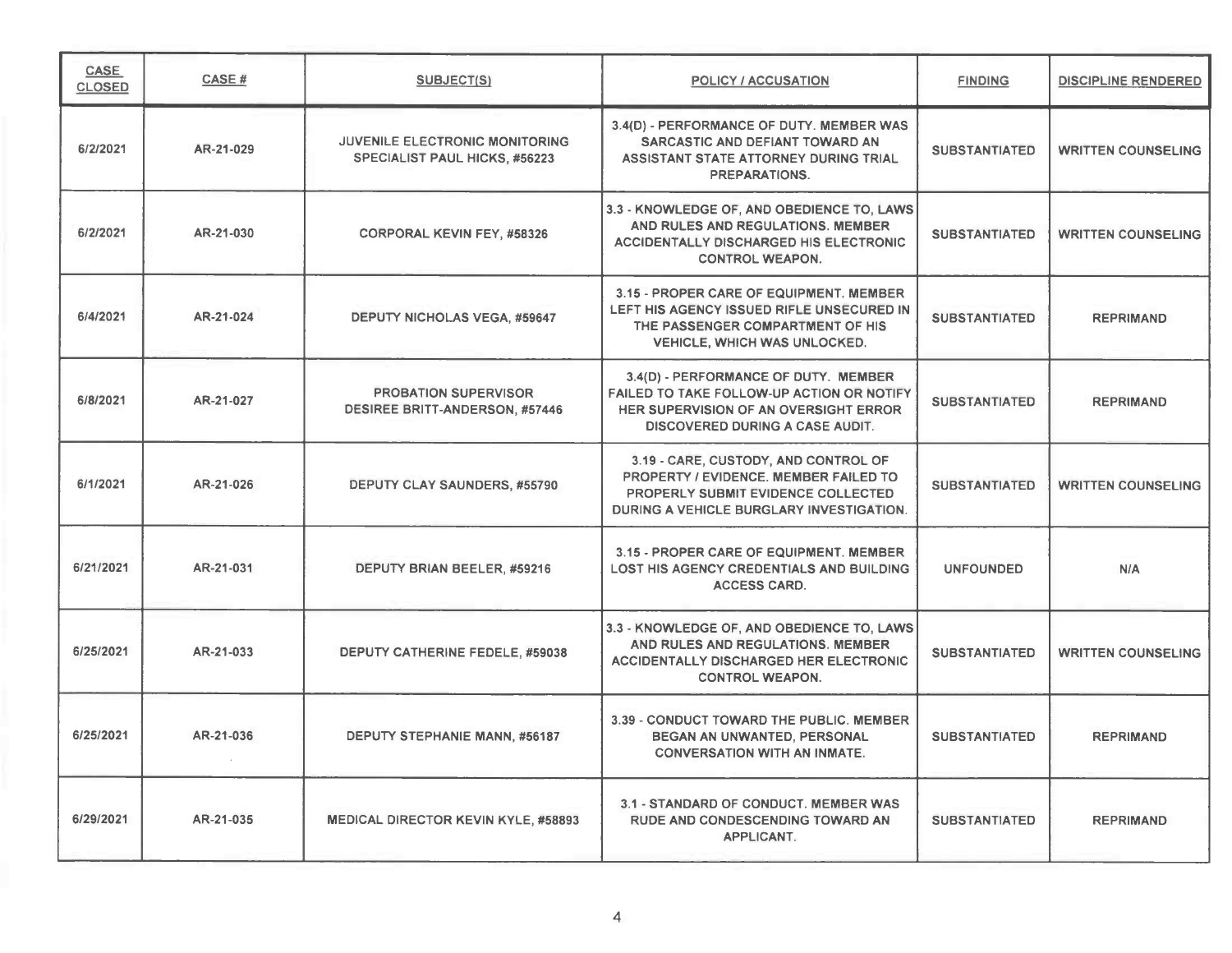| CASE<br><b>CLOSED</b> | CASE#     | <b>SUBJECT(S)</b>                                                                                                                                  | <b>POLICY / ACCUSATION</b>                                                                                                                                                                      | <b>FINDING</b>       | DISCIPLINE RENDERED       |
|-----------------------|-----------|----------------------------------------------------------------------------------------------------------------------------------------------------|-------------------------------------------------------------------------------------------------------------------------------------------------------------------------------------------------|----------------------|---------------------------|
| 7/7/2021              | AR-21-032 | <b>INMATE RECORDS SPECIALIST III</b><br><b>MARLIN RIVERA-PEREZ, #59262</b>                                                                         | 3.4(D) - PERFORMANCE OF DUTY. MEMBER<br><b>FAILED TO VERIFY A COURT ORDERED</b><br><b>CUSTODIAN WAS PRESENT PRIOR TO THE</b><br><b>RELEASE OF AN INMATE.</b>                                    | <b>SUBSTANTIATED</b> | <b>REPRIMAND</b>          |
| 7/12/2021             | AR-21-034 | LIEUTENANT THOMAS MONTGOMERY, #54581<br>LIEUTENANT WILLIAM BYRD, #54118<br>SERGEANT CHAD MCINTYRE, #56081<br><b>SERGEANT LONNIE REDMON, #56592</b> | 3.31(F) - FAILURE TO PROPERLY SUPERVISE.<br>MEMBERS TOOK NO SUPERVISORY ACTION TO<br>TERMINATE AN UNAUTHORIZED PURSUIT.                                                                         | <b>SUBSTANTIATED</b> | <b>REPRIMAND X4</b>       |
| 8/2/2021              | AR-21-038 | <b>CORPORAL SCOTT COLLINS, #55688</b>                                                                                                              | 3.4(D) - PERFORMANCE OF DUTY. MEMBER<br>ALLOWED A HANDCUFFED JUVENILE TO<br>TEMPORARILY ESCAPE FROM HIS CUSTODY.                                                                                | <b>SUBSTANTIATED</b> | <b>REPRIMAND</b>          |
| 8/9/2021              | AR-21-037 | <b>INMATE RECORDS SPECIALIST III</b><br><b>KAREN KUNZ, #57593</b>                                                                                  | 3.4(D) - PERFORMANCE OF DUTY. MEMBER<br><b>FAILED TO TAKE ACTION ON A TELETYPE</b><br>RELEASING AN OUT OF STATE HOLD ON AN<br>INMATE. THE ERROR RESULTED IN A NINE AND A<br>HALF HOUR OVERSTAY. | <b>SUBSTANTIATED</b> | <b>REPRIMAND</b>          |
| 8/9/2021              | AR-21-040 | <b>INMATE RECORDS SPECIALIST III</b><br>EDITH PATRICK, #58099                                                                                      | 3.4(D) - PERFORMANCE OF DUTY. MEMBER<br><b>INACCURATELY COMPLETED THE BOOKING</b><br><b>VERIFICATION PROCESS ON AN INMATE WHICH</b><br>RESULTED IN AN ERRONEOUS RELEASE.                        | <b>SUBSTANTIATED</b> | <b>WRITTEN COUNSELING</b> |
| 8/9/2021              | AR-21-045 | DEPUTY JACK SKIPPER, #59173                                                                                                                        | 3.3 - KNOWLEDGE OF, AND OBEDIENCE TO, LAWS<br>AND RULES AND REGULATIONS. MEMBER<br><b>ACCIDENTALLY DISCHARGED HIS ELECTRONIC</b><br><b>CONTROL WEAPON.</b>                                      | <b>SUBSTANTIATED</b> | <b>WRITTEN COUNSELING</b> |
| 8/10/2021             | AR-21-041 | <b>INMATE RECORDS SPECIALIST III</b><br><b>ANTOINETTE GUGLIOTA, #54151</b>                                                                         | 3.4(D) - PERFORMANCE OF DUTY. MEMBER<br>FAILED TO RECOGNIZE AN INMATE HAD AN<br><b>ACTIVE PROBABLE CAUSE AFFIDAVIT FOR THEIR</b><br>ARREST, WHICH RESULTED IN AN ERRONEOUS<br><b>RELEASE.</b>   | <b>SUBSTANTIATED</b> | <b>REPRIMAND</b>          |
| 8/10/2021             | AR-21-044 | <b>CLINICAL SUPERVISOR</b><br>VALERIE PHILLIPS, #58451                                                                                             | 3.4(A) - PERFORMANCE OF DUTY. MEMBER<br><b>REFUSED TO ASSIST DETENTION AND</b><br><b>CORRECTIONS STAFF WITH THE BATHING OF AN</b><br>INMATE.                                                    | <b>SUBSTANTIATED</b> | <b>REPRIMAND</b>          |